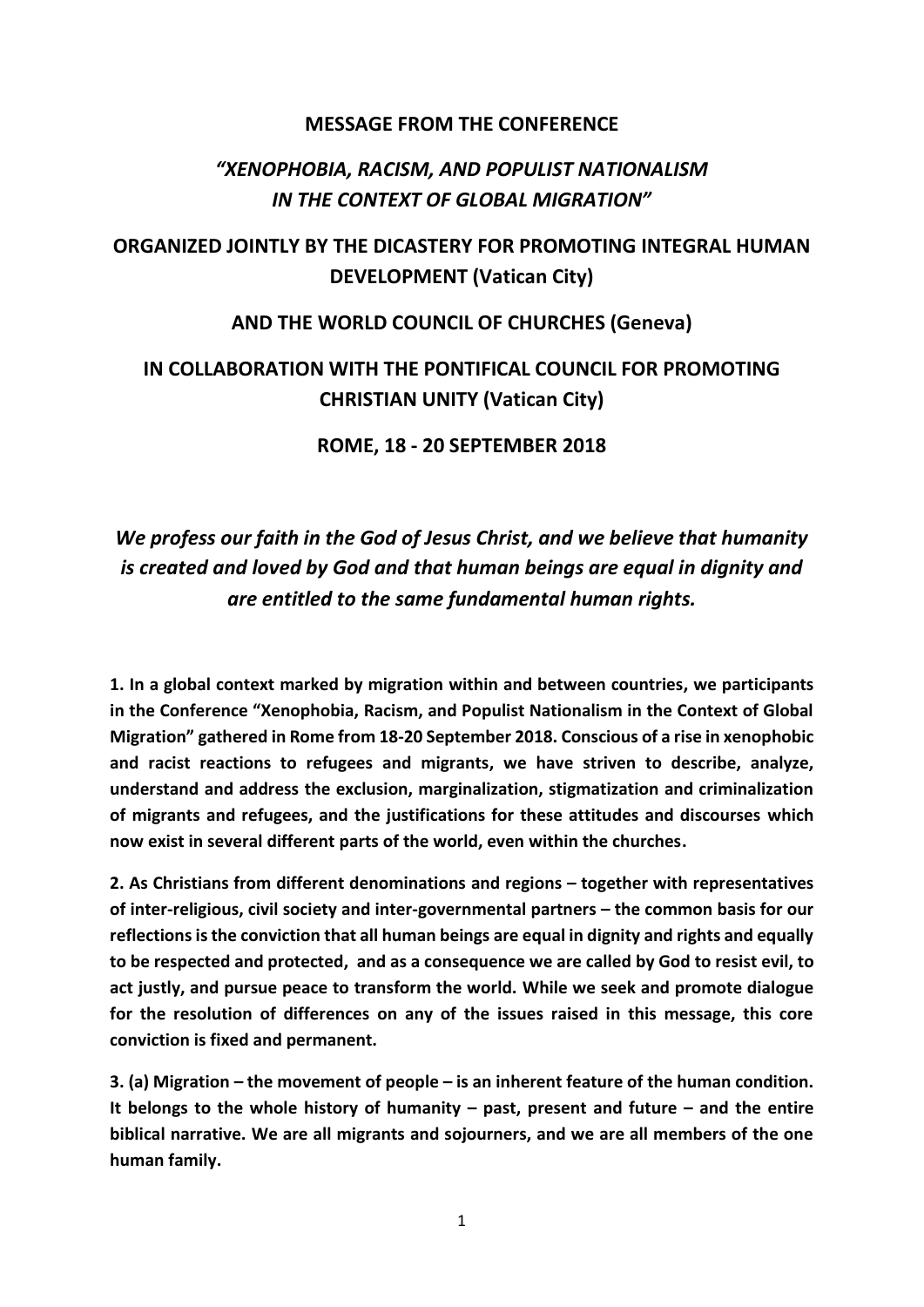**(b) Recent drivers of forced displacement and migration have included unresolved brutal conflicts and the lingering consequences of global economic crisis and austerity policies, as well as other root causes such as extreme poverty, food insecurity, lack of opportunity, and insecurity. The advancing impacts of climate change will likely add significantly to the drivers of displacement.**

**(c) While recognizing the right of refugees to return to their country of origin and live there in dignity and security, we affirm and uphold the institution of asylum for those fleeing from armed conflicts, persecution or natural disaster. We also invoke respect for the rights of all people on the move, regardless of their status.**

**(d) While migration generally contributes positively to both countries of destination and countries of origin, we recognize that significant challenges are still associated with migration, particularly in the area of protecting the rights of undocumented migrants.**

**4. Using multidisciplinary insights, lived experiences, and testimonies from different religious traditions to better understand the causes and effects of hate speech against migrants and refugees, and of tensions between countries and between social, cultural, or religious communities in the context of global migration, we have striven to grasp what is at stake in the encounter with other human beings made vulnerable by the experience of war or poverty, and seeking asylum, protection and dignity.**

**5. (a) The way in which a person made vulnerable by violence or economic precariousness is looked at is, indeed, at the heart of our reflection. Xenophobia, which primarily means "fear of the foreigner," is expressed by an attitude that excludes and confines the other in their predicament and by forms and structures of indifference and rejection, extending even to the denial of assistance in emergencies and for survival. It is therefore necessary to address the fear of the other and to challenge the exclusion and marginalization of migrants and refugees. This fear can reveal a complex personal or collective relationship with the past, the present or the future, and expresses the anxiety of losing one's identity, security, possessions and power in confronting the challenges of life and the future.**

**(b) It is also necessary to acknowledge the fear experienced by someone forced to flee their home and country due to vulnerability caused by armed conflict, destructive national and regional policies, persecution, natural disaster or abject poverty.**

**6. (a) Race is a social construct which claims to explain and justify the separation between human groups by advancing physical, social, cultural and religious criteria. Racism is the systemic and systematic impact of actions taken against groups of people based on the colour of their skin. It separates people from each other in the name of a false notion of the purity and superiority of a specific community. It is an ideological stance expressed through marginalization, discrimination and exclusion against certain persons, minorities, ethnic groups or communities.**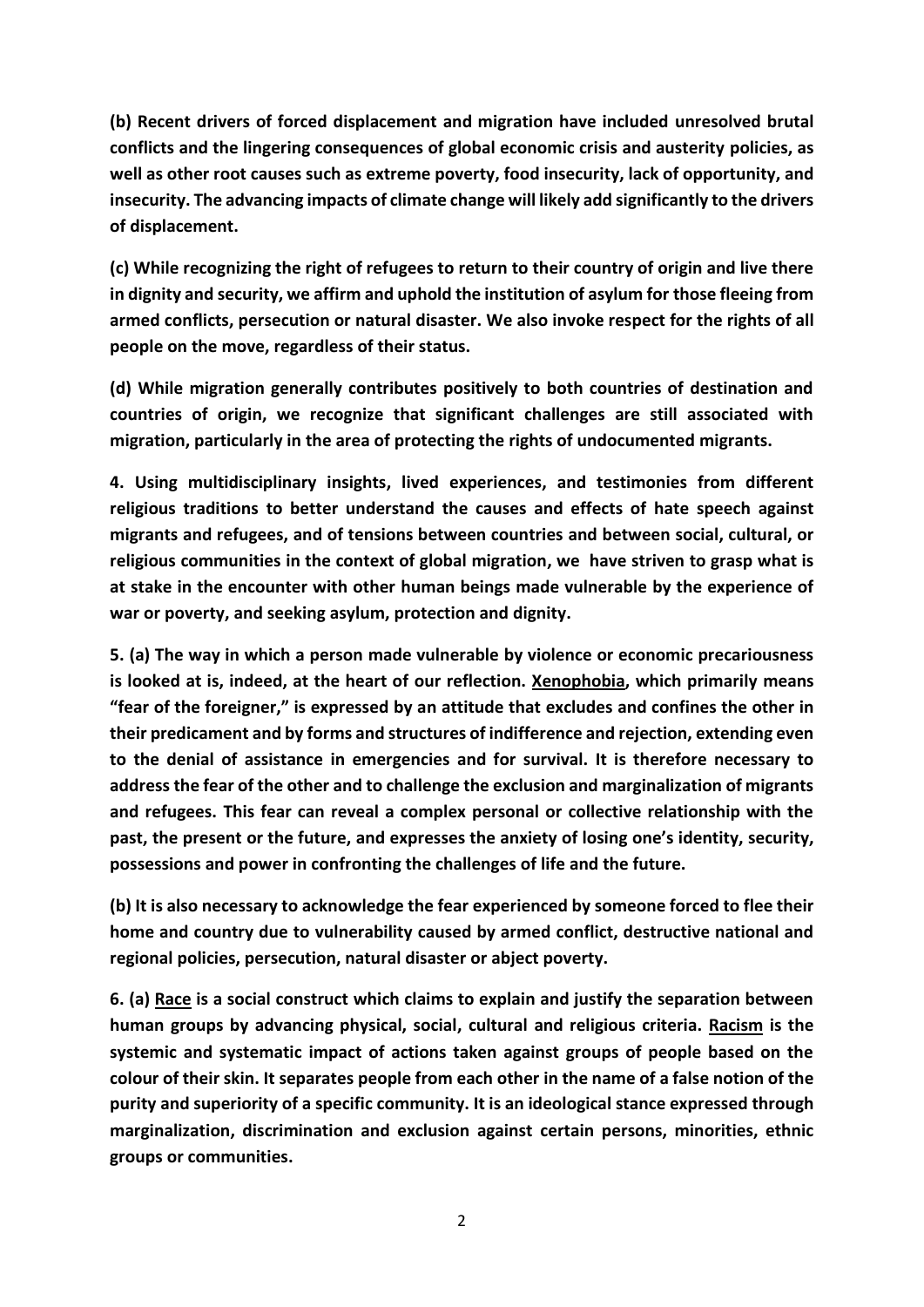**(b) The definition of racial discrimination in the International Convention on the Elimination of All Forms of Racial Discrimination (art. 1.1) highlights "***any distinction, exclusion, restriction or preference based on race, colour, descent, or national or ethnic origin which has the purpose or effect of nullifying or impairing the recognition, enjoyment or exercise, on an equal footing of human rights and fundamental freedoms***".** 

**(c) Racism creates and maintains the vulnerability of members of certain groups, denying them their rights and their existence, and seeks to justify their oppression. In this sense racism is a sin, in both its personal and systemic expressions, radically incompatible with the Christian faith. It is often present both in countries from which migrants come and to which they go. People of faith must condemn racism because it denies human dignity and the mutual belonging to the one human family, and defaces the image of God in every human being.**

**7. (a) Populist nationalism is a political strategy that seeks to rely on and promote the fears of individuals and groups in order to assert the need for an authoritarian political power to protect the interests of the dominant social or ethnic group established on a particular territory. It is in the name of this "protection" that populist leaders justify the refusal to offer refuge, to receive and to integrate individuals or groups from other countries or different cultural or religious contexts.**

**(b) However, to refuse to receive and help those in need is contrary to the example and calling of Jesus Christ. Claiming to protect Christian values or communities by shutting out those who seek safe refuge from violence and suffering is unacceptable, undermines Christian witness in the world, and raises up national boundaries as idols.**

**(c) We call on all Christians and all those who support fundamental human rights to reject such populist initiatives incompatible with Gospel values. This should inspire political life and public discourse, and inform fundamental choices especially at the time of elections.**

**(d) We also call on all media platforms to refrain from disseminating divisive and dehumanizing ideas and initiatives, and commit to engaging media for the promotion of positive messages**

**8. (a) In this reflection and dialogue, we observe the importance of narrative and memory, at personal, community and institutional levels. The scriptural foundations that bring us together in this conference remind us that the experience of migration is a constant theme in the Abrahamic traditions. The biblical narrative is one of people on the move. And they discover, in their journey, that God accompanies them. The duty of hospitality, common to all the sons and daughters of Abraham, is evoked in the reception of the "strangers" by Sarah and Abraham (Genesis 18, 1 - 16), in the teaching of the prophets, and by Jesus himself who identifies with the stranger (Matthew 25:35-40) and calls all believers to welcome the stranger as an act of love inspired by faith.**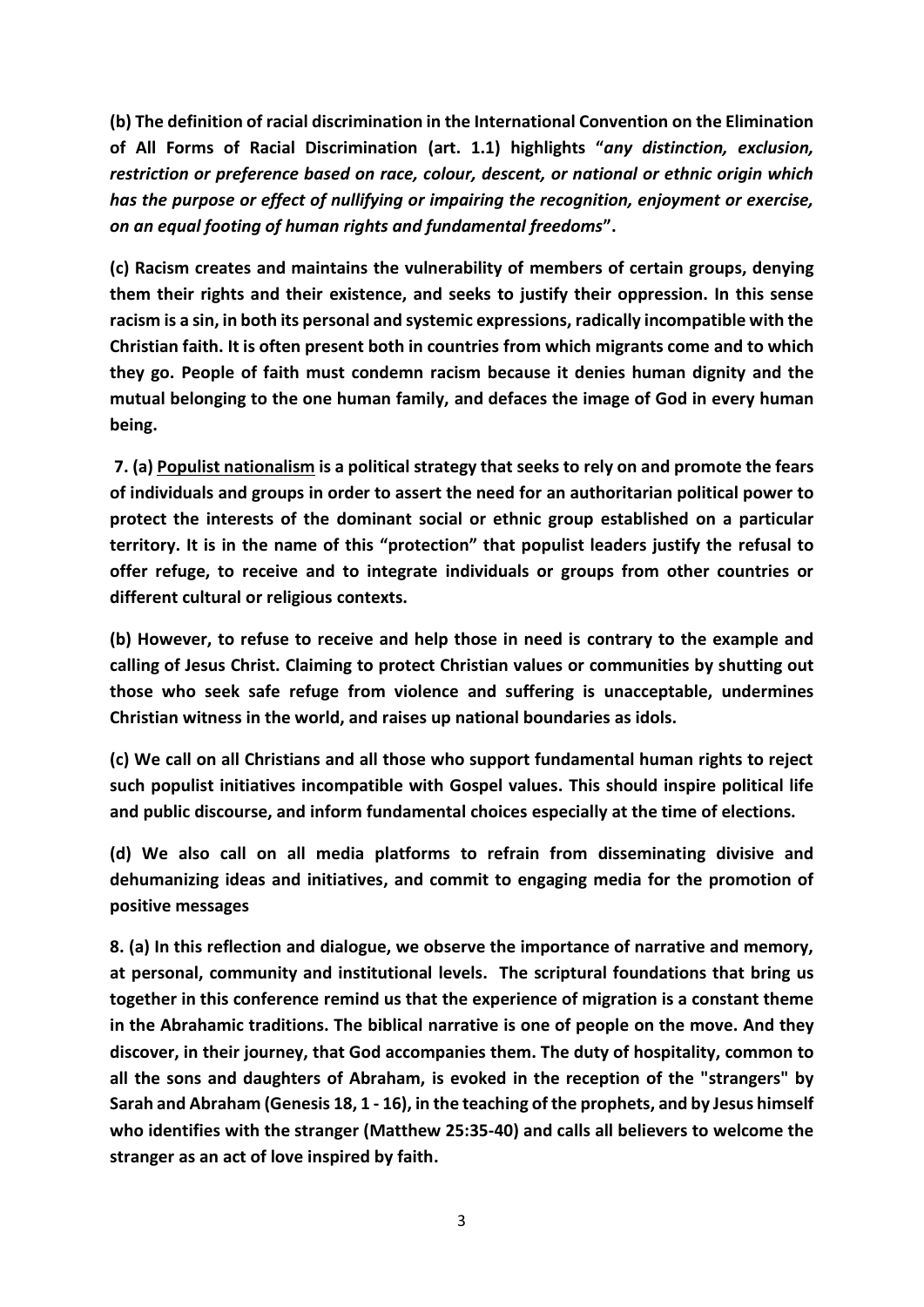**(b) We recognize that the concerns of many individuals and communities who feel threatened by migrants – whether for security, economic or cultural identity reasons – have to be acknowledged and examined. We wish to be in genuine dialogue with all those who hold such concerns. But based upon the principles of our Christian faith and the example of Jesus Christ, we seek to raise a narrative of love and of hope, against the populist narrative of hate and of fear.**

**9. The churches and all Christians have the mission to proclaim that every human being is worthy of respect and protection. The churches are also called to live out, on a daily basis, the welcome of the stranger but also the protection and the mutual encouragement to all – each in the diversity of their origins and history - to participate according to their own talents in the building of a society that seeks peaceful well-being in equality and rejecting all discrimination. Churches are constantly called to be places where we experience and learn respect for diversity and where we rejoice in the encounter and the mutual enrichment. This is particularly important in the context of pastoral care, preaching and solidarity initiatives, within the churches, and with special attention to initiatives for and with young people.**

**10. We are called to accompany and hold accountable those who exercise power and participate directly in decisions that affect the future of the human community, at national and international levels. The advice that all believers can offer may be inspired by the "golden rule," common to different traditions, according to which one should "do to others what you would have them do to you" (Matthew 7:12). This "golden rule" is reflected in fundamental human rights, which are conditions to be achieved for others as well as for ourselves, and call for the construction of social cohesion. Only an inclusive approach that considers all dimensions of the human being and calls for the participation of each and every one in society can effectively fight against discrimination and exclusion.**

**11. We encourage further efforts by the United Nations and its member states to "eliminate all forms of discrimination, condemn and counter expressions, acts and manifestations of racism, racial discrimination, violence, xenophobia and related intolerance against all migrants" in the context of the Global Compact for Safe, Orderly and Regular Migration (Objective 17), and to "combat all forms of discrimination and promote peaceful coexistence between refugee and host communities" in the context of the Global Compact on Refugees (para 84), which explicitly recognise "the power and positive impact of civil society, faithbased organizations, and the media" (ibid) – both to be formally adopted by the end of the year. These two Global Compacts, having been drafted with the active participation of churches, civil society, academia, the private sector, and governments, provide useful, human rights-based global policy frameworks that should be used by all stakeholders in fighting xenophobia and racism against migrants and refugees.**

**12. Churches are important actors in civil society and political life, and we urge them to participate, in close cooperation with inter-religious and other partners, in political,**